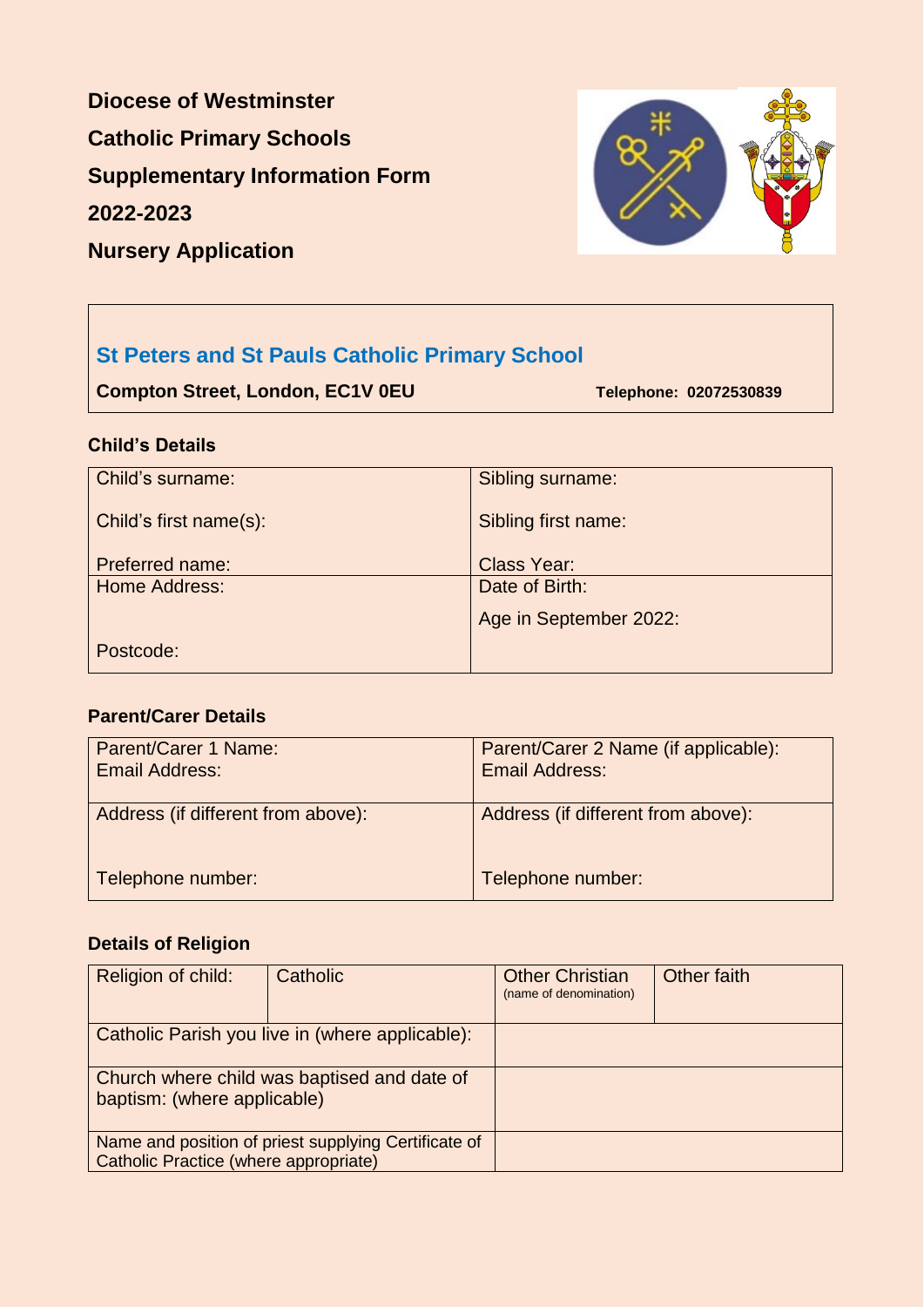**I confirm that I have read and understood the Admissions Policy and that the information I have provided is correct. I understand that I must notify the school immediately if there is any change to these details and that should any information I have given prove to be inaccurate that governors may withdraw any offer of a place even if the child has already started school.**

Signed……………………………………… Date…..…………………

Please note:

- A Certificate of Catholic Practice is attached or can be obtained from the Diocese of Westminster website.
- Applicants from other Christian denominations and other faiths may attach either a certificate of baptism or a letter from their minister or religious leader, confirming membership of that faith community.
- You **must** complete your local authority's application form online (or on paper) by the closing date. If you do not do this you will not be offered a place.

#### **Checklist:**

Have you enclosed:

| <b>Birth Certificate</b>                                                                                                                                  |  |
|-----------------------------------------------------------------------------------------------------------------------------------------------------------|--|
| Two proofs of address in the last 3 months to include Council Tax Bill/<br>Rent Agreement / Mortgage Statement / Child Benefit Letter / GP Letter         |  |
| Have you completed your local authority's online application form?<br>https://www.islington.gov.uk/children-and-families/schools/apply-for-a-school-place |  |
| Copy of Baptism Certificate (where available)                                                                                                             |  |
| Certificate of Catholic Practice or faith reference (where available)                                                                                     |  |
| Evidence of exceptional need or SEN (where applicable)                                                                                                    |  |

*The school is committed to protecting the information provided by parents/carers and using it only for the purpose for which it was obtained. For information on the school's Privacy Notice please read the attached 'Admissions Privacy Notice.' Further information may be obtained by visiting the school website at*

*admin@stpetersandstpauls.islington.sch.uk* or by contacting Tracey Peters at the school.